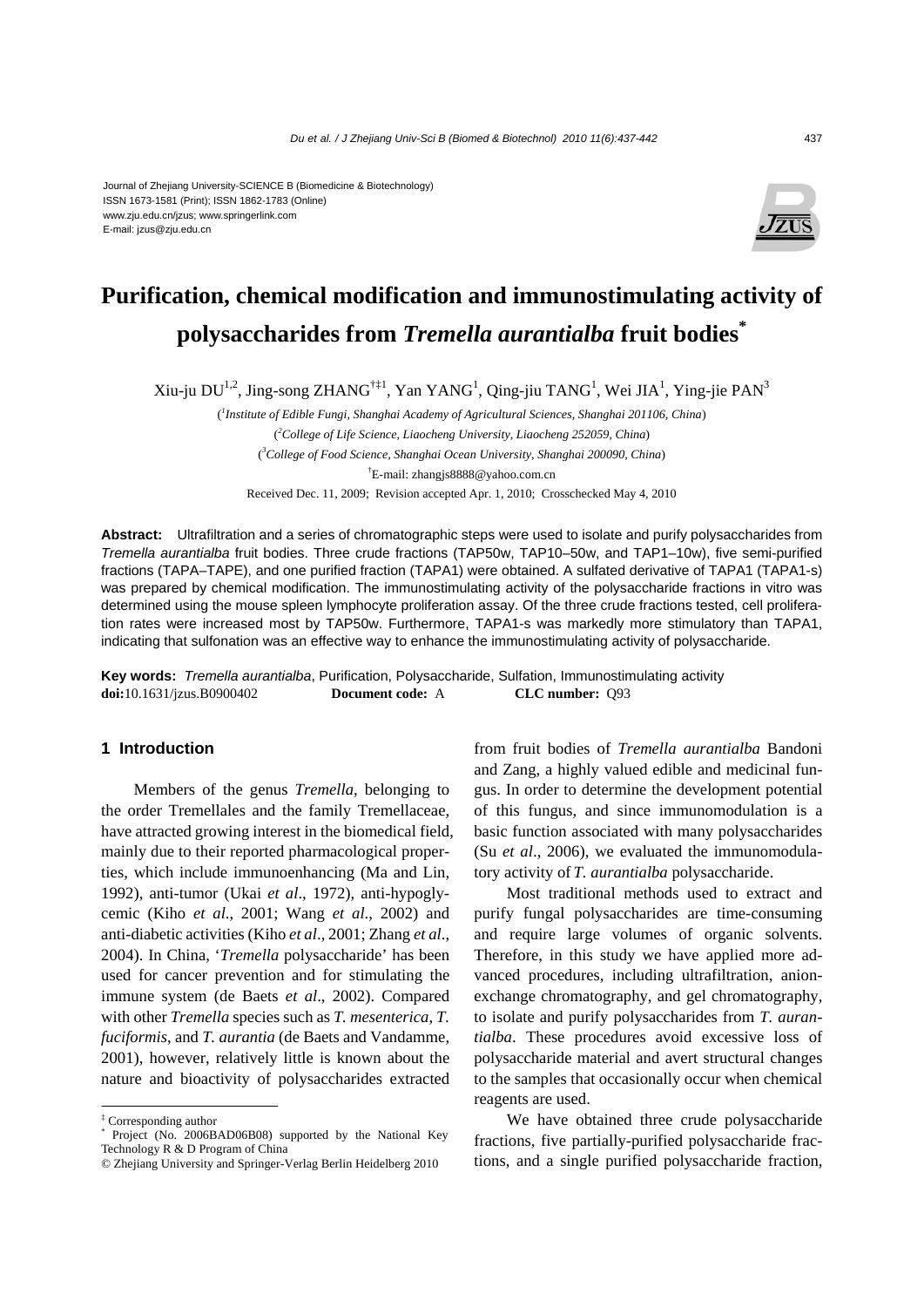TAPA1. Since sulfated polysaccharide is reported to exhibit enhanced and/or more diverse biological properties compared with non-sulfated polysaccharide (Nie *et al*., 2006; Peng *et al*., 2005), a sulfated derivative of TAPA1 (TAPA1-s) was prepared by chemical modification in order to further investigate structureactivity relationships. In vitro immunostimulating activity of each fraction was determined using the mouse spleen lymphocyte proliferation assay.

### **2 Materials and methods**

#### **2.1 Materials**

Fruit bodies of *T. aurantialba* were provided by the Kunming Edible Fungi Institute of General National Supply and Marketing Cooperative of the People's Republic of China. DEAE-Sepharose™ Fast Flow and High-Resolution Sephacryl S-500 were purchased from Amersham Pharmacia Company (Sweden). The standard monosaccharides and dextrans were from Sigma-Aldrich Company (USA). Phytohemagglutinin (PHA), penicillin, and streptomycin were from Amersco Company (USA). RPMI-1640 medium and fetal bovine serum (FBS) were from Gibco Company (USA). Alamar Blue™ reagent was from Biosource International Company (USA). All other reagents were of analytical reagent grade and from Chinese sources.

## **2.2 Isolation and purification of polysaccharides**

#### 2.2.1 Extraction of crude polysaccharides

Dried *T. aurantialba* fruit bodies (3 kg) were mechanically chopped into small pieces and immersed in 30 L 95% (v/v) ethanol. After 24 h, the solid residue was collected by filtration and the procedure was repeated twice in order to remove lipid material. The residue was air-dried and then extracted with hot water using a 50-L extractor vessel. Optimum extraction conditions (temperature, solid:water ratio, extraction time, number of extractions) were determined by orthogonal experimentation.

# 2.2.2 Fractionation of crude polysaccharides by ultrafiltration

Aqueous extracts were combined and fractionated on the basis of molecular weight by ultrafiltration using a Millipore™ ultrafiltration system equipped sequentially with  $0.1 \text{ m}^2$  membranes of 500, 100, and 10 kDa molecular weight cut-off (Millipore, USA). The end-point of each ultrafiltration cycle was indicated when the electrical conductance value of the feed solution was almost identical with that of distilled water (39.4  $\mu$ S/cm). The three crude polysaccharide fractions obtained were designated TAP50w, TAP10–50w, and TAP1–10w, respectively.

2.2.3 Purification of polysaccharides by anionexchange chromatography

TAP50w was dissolved in distilled water (8 mg/ml), centrifuged (400×*g*, 10 min), and the supernatant was applied to a DEAE-Sepharose™ Fast Flow column (XK 26 mm×100 cm). The column was eluted first with filtered (0.45-µm membrane) distilled water and then with a 0–2.0 mol/L NaCl gradient (2340 ml) at a flow rate of 4 ml/min. Fractions (15 ml) were collected, and polysaccharides were detected using the phenol-sulfuric acid method (Dubois *et al*., 1956). Fractions corresponding to individual peaks were combined and five samples of semi-purified polysaccharides (TAPA–TAPE) were obtained.

2.2.4 Further purification of fraction TAPA by gel chromatography

Fraction TAPA was further purified by gel permeation chromatography using a High-Resolution Sephacryl S-500 column (XK 16 mm×100 cm) attached to an ÄKTA Explorer chromatography system fitted with a refractive index detector (RID-10 A, Shimadzu, Japan). Aliquots (1 ml) were applied to the column, which was eluted with  $0.2$  mol/L NaNO<sub>3</sub> at a flow rate of 0.5 ml/min.

#### **2.3 Determination of purity and molecular weight**

Homogeneity and the molecular mass of the purified sample were estimated as described by Du *et al.* (2009).

# **2.4 Preparation of the sulfated derivative TAPA1-s**

TAPA1-s was prepared according to the modified method described previously (Inoue *et al*., 1983; Cui *et al*., 2008). Briefly, TAPA1 (100 mg) was suspended in anhydrous formamide (10 ml) by stirring at room temperature for 15 min followed by addition of 2 ml sulfating reagents (286 µl chlorosulfonic acid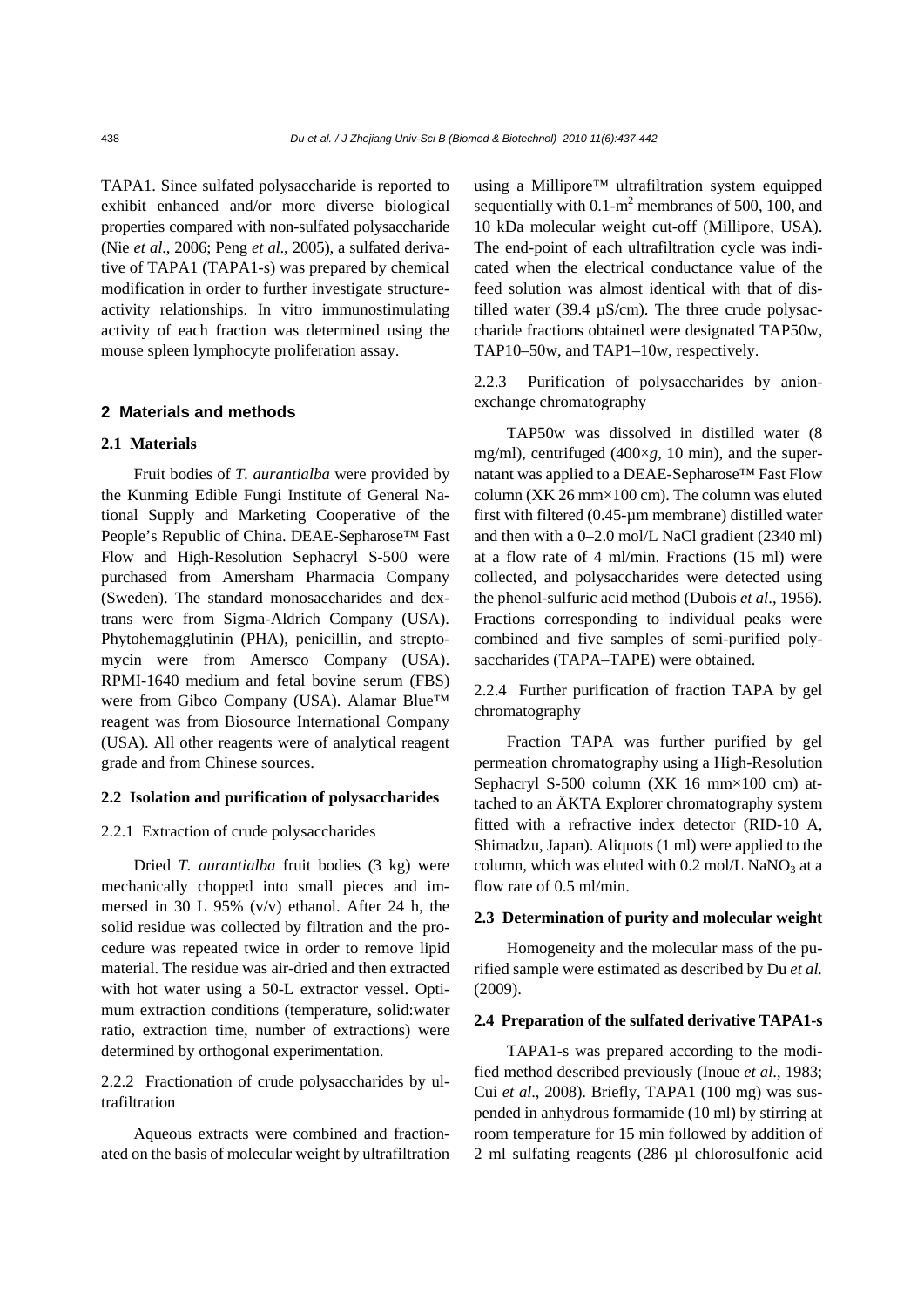(CSA) and 1.714 ml anhydrous pyridine in a ratio of 1:6 (v/v)). The mixture was maintained at room temperature for 2 h with continuous stirring, and then incubated at 30 °C for 5 h. After rapid cooling to room temperature, the solution was neutralized with 15% (w/v) aqueous NaOH, dialyzed, concentrated, and lyophilized to obtain the sulfated derivative TAPA1-s (Cui *et al*., 2008).

#### **2.5 Determination of the sulfate content in TAPA1-s**

The sulfate content of TAPA1-s was estimated according to the  $BaCl<sub>2</sub>-gelatin$  method described previously (Chaidedgumjorn *et al*., 2002). The degree of substitution (DS) was calculated from  $162\times C_s$ / (96–80× $C_s$ ), where  $C_s$  (%) is the content of  $SO_4^{2-}$ (Cui *et al*., 2008).

# **2.6 Proliferation of mice spleen lymphocytes in vitro**

# 2.6.1 Preparation of mice spleen lymphocytes

C57 BL/6 male mice (aged 8–10 weeks) were killed by cervical dislocation, and the spleens removed and washed three times with phosphate buffered saline, cut into small pieces, and then pressed through a stainless steel mesh (100 mesh) to obtain a single spleen cell suspension. After centrifugation  $(400\times g, 6 \text{ min})$ , red cells in the spleen cell suspension were lysed with Tris-HCl-NH4Cl solution (pH 7.2) (Zhang *et al*., 2002). The cell suspension was further diluted with 5 vols of RPMI-1640 medium and, after mixing and centrifugation, the pelleted cells were resuspended in RPMI-1640 medium to a concentration of  $2\times10^6$  cells/ml.

#### 2.6.2 Spleen cell proliferation assay

Aliquots (180  $\mu$ l) of the cell suspension and 20  $\mu$ l of different test agents were added to each well of a 96-well plate. PBS and PHA (6 μg/ml) served as the negative and positive controls, respectively. After incubation at 37 °C in a 5%  $CO<sub>2</sub>$  atmosphere for 72 h, 20 µl Alamar blue reagent (Biosource, Nivelles, Belgium) was added to each well and the incubation continued for another 6 h. Absorption values at 570 nm  $(A_{570})$  and 600 nm  $(A_{600})$  were measured using a micro enzyme-linked immunosorbent assay (ELISA) autoreader. The proliferation rate (*r*) was calculated according to the following formula described previously (Shen *et al*., 2008): *r* (%)=[117216×*A*570 (sample)−80856×*A*<sub>600</sub> (sample)]/[117216×*A*<sub>570</sub> (control)−  $80856\times A_{600}$  (control)] $\times 100\%$ .

#### **2.7 Statistical analysis**

All data are presented as mean±standard deviation (SD) of three determinations. Data were analyzed using STST2 statistical software (developed by Nanjing Agricultural University, China). Statistical analyses were performed using the Student's *t*-test.

#### **3 Results and discussion**

# **3.1 Extraction and ultrafiltration of** *T. aurantialba* **polysaccharides**

*T. aurantialba* fruit bodies were pre-treated with 95% (v/v) ethanol to remove lipophilic substances and low molecular weight materials that might interfere with the polysaccharide extraction process. Orthogonal experiments revealed that the optimum conditions for hot water extraction were as follows: temperature, 100 °C; number of extractions, 3; solid: liquid ratio, 1:10; extraction time, 3 h. Three crude polysaccharide fractions (TAP50w, TAP10–50w, and TAP1–10w) were obtained by subsequent ultrafiltration (Table 1). TAP50w was obtained in highest yield (3.67%), had a high polysaccharide content (62.2%), and was selected for further study.

**Table 1 Fractionation of** *T. aurantialba* **polysaccharides by ultrafiltration**

| Fraction   | Molecular weight<br>range (kDa) | Yield<br>(% ) | Polysaccharide<br>content $(\%)$ |
|------------|---------------------------------|---------------|----------------------------------|
| TAP50w     | >500                            | 3.67          | 62.2                             |
| TAP10-50w  | $100 - 500$                     | 0.03          | 66.0                             |
| $TAP1-10w$ | $10 - 100$                      | 0.14          | 20.4                             |

# **3.2 Purification of fraction TAP50w**

Lyophilized TAP50w fraction yielded five peaks, namely TAPA–TAPE, following chromatography on a DEAE-Sepharose™ Fast Flow anion-exchange column and elution with a NaCl gradient (Fig. 1). Yields of TAPA, TAPB, TAPC, TAPD, and TAPE were 31.6%, 12.1%, 9.8%, 3.3%, and 2.4%, respectively. Further purification of TAPA using Sephacryl S-500 gel chromatography yielded two carbohydrate peaks. The peak eluting first (TAPA1) (Fig. 2) was collected, and appeared as a single symmetrical peak on high performance liquid chromatography (HPLC).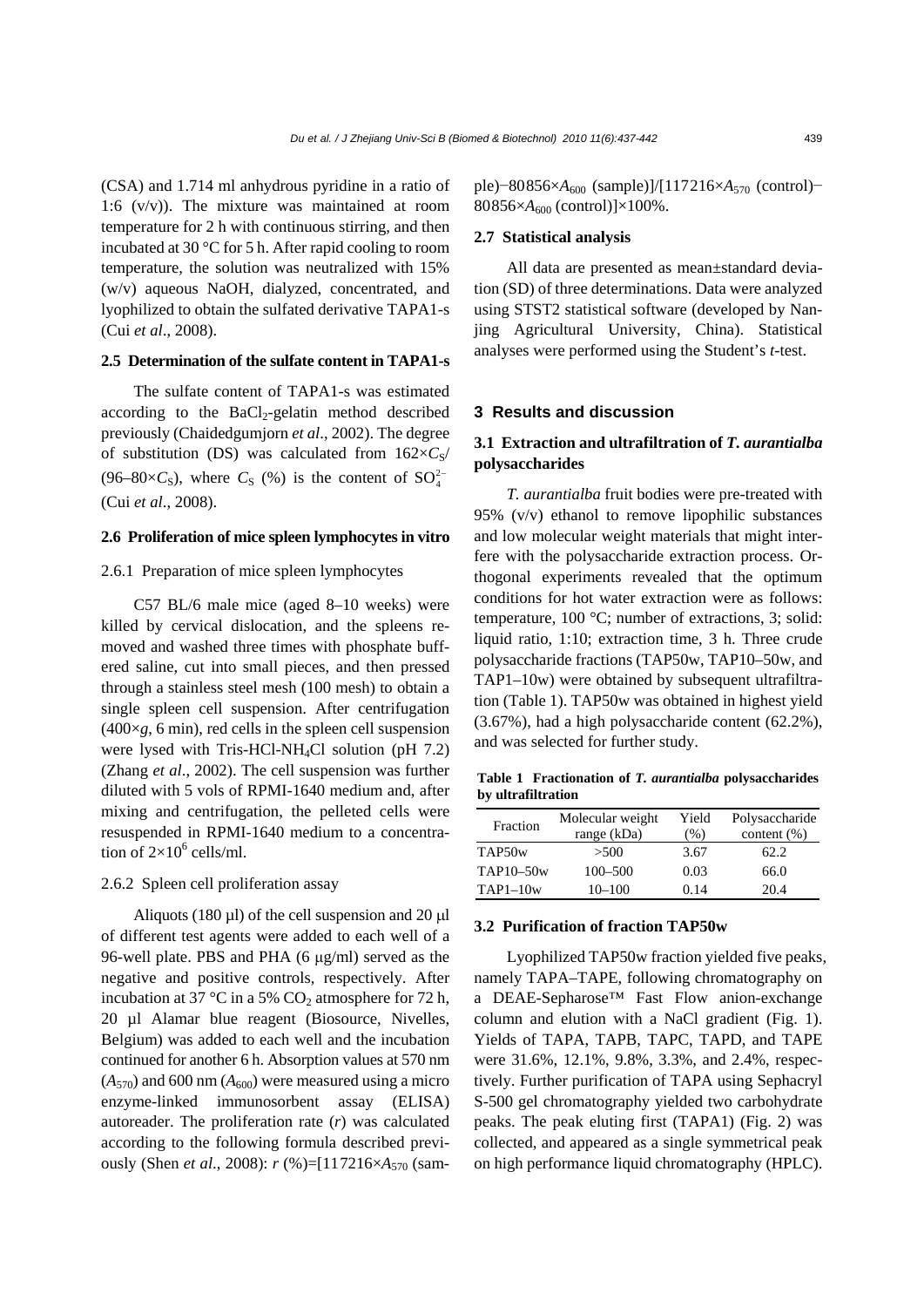

**Fig. 1 Elution curve of TAP50w using DEAE-Sepharose™ Fast Flow anion-exchange chromatography** 



**Fig. 2 Elution curves of TAPA using High-Resolution Sephacryl S-500 gel chromatography. (a) The first elution curve; (b) The second elution curve** 

#### **3.3 Properties of polysaccharide fraction TAPA1**

Purified polysaccharide fraction, TAPA1, had a estimated molecular weight of  $1.35\times10^{6}$  Da by HPLC, and a carbohydrate content of 98.7% by the phenolsulfuric acid method. Monosaccharide composition analysis, methylation data, and nuclear magnetic resonance (NMR) spectral analysis showed that TAPA1 contained an  $\alpha$ -(1→3)-linked mannopyranosyl backbone, partially substituted at position 4 with xylose side chains and at position 2 with side chains composed of either xylose, mannose, and glucuronic acid or of xylose and mannose (Du *et al*., 2009).

## **3.4 Properties of the sulfated derivative TAPA1-s**

The DS of sulfate groups in TAPA1-s, the sulfated derivative of TAPA1, was 0.05 and the sulfate content was 2.88%. Although some polysaccharide degradation usually occurs during the sulfation reaction (Zhang *et al*., 2005; Han *et al*., 2005), the molecular weight of TAPA1-s  $(1.35\times10^{6} \text{ Da})$  was almost identical to TAPA1, indicating that no degradation had occurred. This may be due to the use of formamide as the solvent and the moderate temperature (30 °C) used during sulfation (Cui *et al*., 2008). No characteristic absorption bands corresponding to sulfate groups appeared, however, in the infrared (IR) spectrum of TAPA1-s (Zhang *et al*., 2005), and the sulfated position could not be determined by NMR spectrum, possibly due to the low degree of substitution and sulfate content.

# **3.5 Effect of different** *T. aurantialba* **polysaccharide fractions on mouse spleen lymphocyte proliferation in vitro**

The crude polysaccharide fractions TAP50w, TAP10–50w, and TAP1–10w all significantly stimulated the proliferation of mouse spleen lymphocytes (MSLs) (*P*<0.05) in vitro (Table 2). At 50 μg/ml dose levels, the proliferation rates observed in the presence of the three fractions were  $(299.96\pm5.4)\%$ ,  $(278.89\pm$ 9.4)%, and  $(250.76\pm1.7)$ %, respectively. Cell proliferation rates were increased most by increased concentrations of TAP50w, which exhibited the highest overall effect among the three fractions.

Among the five fractions (TAPA–TAPE) obtained following anion-exchange chromatography of TAP50w, both TAPA and TAPE stimulated the proliferation of MSLs in vitro in a dose-dependent manner (Table 2). At 500 μg/ml concentration, both of these two fractions exhibited a similar potency as 6 μg/ml PHA, which served as the positive control. The effects of fractions TAPC and TAPD on cell proliferation were lower and might reflect differences in structural parameters including monosaccharide composition, and configuration of glycosidic bonds and the glycosidic ring. Cells proliferation rates observed in the presence of 50, 200, and 500 μg/ml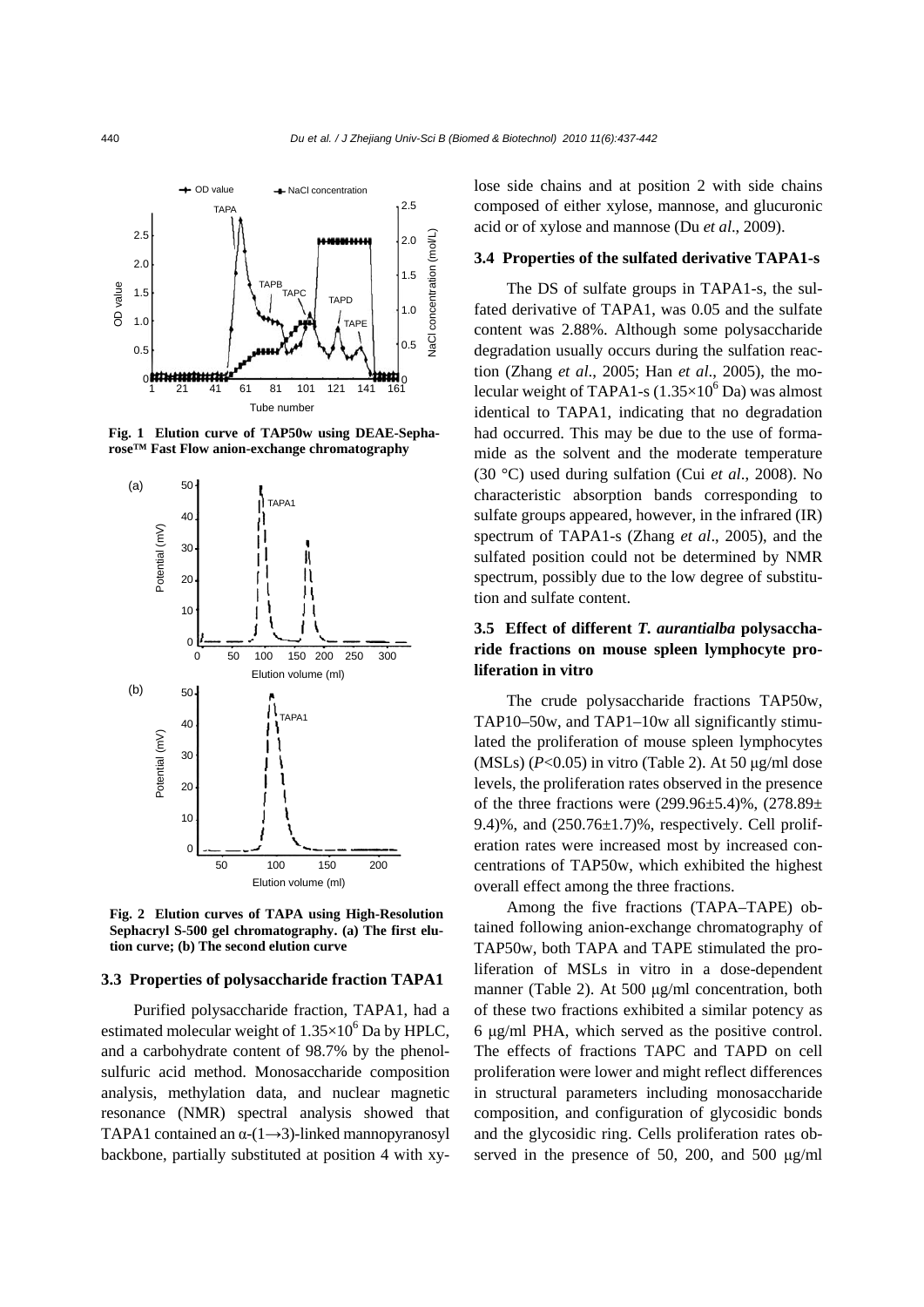TAPB were (426.90±6.3)%, (460.50±4.2)%, and  $(423.11\pm9.0)\%$ , respectively, suggesting that this fraction contained some inhibitory components.

Fraction TAPA1, obtained from TAPA by gel permeation chromatography, was shown to be a homogenous acidic heteropolysaccharide, and to stimulate MSL proliferation more effectively than either of the two fractions (TAP50w and TAPA) from which it was derived (Table 2). At 500 μg/ml, the proliferation rates of TAPA1, TAPA, and TAP50w were  $(483.15\pm1.7)\%$ ,  $(454.15\pm5.4)\%$ , and  $(474.01\pm$ 9.0)%, respectively.

**Table 2 Effect of different** *T. aurantialba* **polysaccharide fractions on mouse spleen lymphocyte proliferation in vitro\***

| Fraction            | Proliferation rate (%) |                              |                   |  |
|---------------------|------------------------|------------------------------|-------------------|--|
|                     | $50 \mu g/ml$          | $200 \mu g/ml$               | $500 \mu g/ml$    |  |
| TAP <sub>50</sub> w | $299.96 + 5.4c$        | $453.90 + 3.8cd$             | $474.01+9.0bc$    |  |
| $TAP10-50w$         | 278.89+9.4c            | $365.28 + 9.3f$              | 443.83+4.2d       |  |
| $TAP1-10w$          | 250.76+1.7d            | $329.00 \pm 7.9$ g           | $324.08 + 6.3f$   |  |
| <b>TAPA</b>         | 296.46+2.1c            | $438.27+9.3$ de              | $454.15 + 5.4d$   |  |
| <b>TAPR</b>         | 426.90+6.3а            | $460.50 + 4.2$ <sub>bc</sub> | $423.11+9.0e$     |  |
| <b>TAPC</b>         | 283.04+7.9c            | 293.44+8.2h                  | $239.61 \pm 3.8g$ |  |
| TAPD                | 213.26+6.1e            | 248.68+2.5                   | $202.03 + 6.3h$   |  |
| TAPE                | 298.46+8.1c            | 428.27+3.2e                  | $459.97 + 3.8cd$  |  |
| TAPA1               | $320.51 + 9.0h$        | 468.25+1.3b                  | $483.15 + 1.7h$   |  |
| TAPA <sub>1-s</sub> | $339.67 + 3.6b$        | 484 10+6.4a                  | 593.98+5.4a       |  |

\* Positive control: PHA (6  $\mu$ g/ml), proliferation rate (565.82 $\pm$ 15.5)%; negative control: PBS, proliferation rate (100±4.8)%. Values within each column with different letters (a–h) are significantly different at *P*<0.05 using the Student's *t*-test

# **3.6 Effect of the sulfated derivative, TAPA1-s, on mouse spleen lymphocyte proliferation in vitro**

Sulfated modification has been found to be an important method of improving the bioactivity of polysaccharides (Wang *et al*., 2009). Increasing evidence suggests that the bioactivity of sulfated polysaccharides is closely related to structural parameters including molecular weight, DS, position of sulfation, and monosaccharide composition (Duarte *et al*., 2001; Bohn and BeMiller, 1995). Consequently, further studies on the structure-activity relationships are required in the case of sulfated polysaccharides (Wang *et al*., 2009). In this study, we also tested the immunostimulatory activity of the sulfated derivative, TAPA1-s, in vitro using the mouse spleen lymphocyte proliferation assay. TAPA1 was used in control experiments. Recorded cell proliferation rates in the presence of 50, 200, and 500 μg/ml TAPA1-s were  $(339.67\pm3.6)\%$ ,  $(484.10\pm6.4)\%$ , and  $(593.98\pm5.4)\%$ , respectively (Table 2). All these values were higher compared with the corresponding values for fraction TAPA1, clearly indicating that sulfation was effective in enhancing immunostimulating activity.

# **4 Conclusions**

Membrane separation technology and a series of chromatographic steps were used to isolate and purify polysaccharides from *T. aurantialba* fruit bodies. Three crude polysaccharide fractions, TAP50w, TAP10–50w, and TAP1–10w, were prepared by ultrafiltration, with the highest yields obtained in the case of TAP50w using a membrane of 500 kDa molecular weight cut-off. Further purification of TAP50w using successive chromatographic steps yielded five semi-purified fractions (TAPA–TAPE) and one purified polysaccharide fraction (TAPA1). A sulfated derivative of TAPA1, TAPA1-s, was prepared by chemical modification in an attempt to improve immune activities. Immunostimulatory activities of all the fractions were estimated in vitro using the mouse spleen lymphocyte proliferation assay, and TAP50w was more stimulatory compared to TAP10–50w and TAP1–10w. TAPA1-s was markedly more stimulatory than TAPA1, indicating that sulfonation was an effective way of enhancing immunostimulating activity. In order to correlate structural features with bioactivity, the structure of TAPA1 has since been investigated in our laboratory using 2D-NMR spectra and methylation analysis, and the results published elsewhere (Du *et al*., 2009). The structural properties of TAPA1-s, especially the position(s) of sulfate substitution and the relationship between the DS and immunostimulating activity, are the subject of continuing research.

# **5 Acknowledgement**

We thank Dr. John BUSWELL, Institute of Edible Fungi, Shanghai Academy of Agricultural Sciences, China, for linguistic revision of the manuscript.